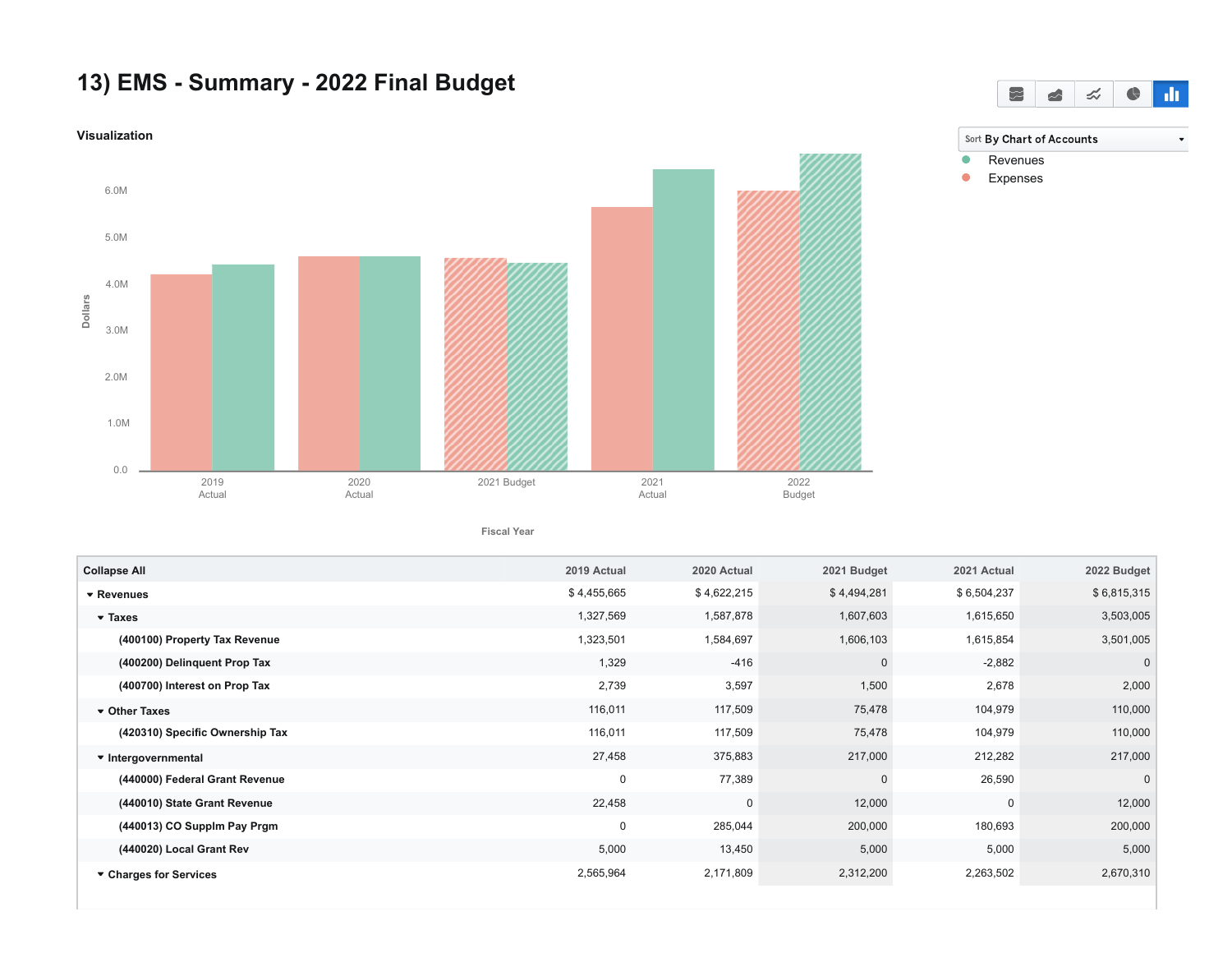| 3,480,181<br>(460310) Ambulance Fee Rev<br>4,153,964<br>3,440,000<br>3,102,446<br>(460315) Treasurer AR Collected<br>0<br>-86<br>209,500<br>-79 | 4,324,000<br>$\mathbf 0$<br>$-1,340,440$ |
|-------------------------------------------------------------------------------------------------------------------------------------------------|------------------------------------------|
|                                                                                                                                                 |                                          |
|                                                                                                                                                 |                                          |
| $-1,279,904$<br>$-1,009,631$<br>$-1,125,000$<br>$-657,323$<br>(460320) Medicare/caid Adjust                                                     |                                          |
| (460321) Resident/Charity Care<br>$-34,949$<br>$-76,767$<br>$-30,500$<br>$-45,034$                                                              | $-43,000$                                |
| $-226,355$<br>$-184,526$<br>$-181,800$<br>$-108,303$<br>(460322) Insurance Adjustments                                                          | $-216,200$                               |
| $-27,211$<br>$-29,348$<br>$-12,782$<br>(460323) Military Adjustments<br>$\mathbf 0$                                                             | $-32,430$                                |
| $-17,444$<br>$-10,150$<br>$\mathbf{0}$<br>$-15,424$<br>(460324) Fin Assist/CICP Adjust                                                          | $-21,620$                                |
| 168,664<br>332,475<br>44,136<br>32,000<br>▼ Miscellaneous                                                                                       | 65,000                                   |
| (480085) Miscellaneous Revenue<br>128,978<br>32,841<br>5,000<br>25,496                                                                          | 25,000                                   |
| 232,584<br>0<br>0<br>(480086) Deployment Reimbursement<br>$\mathbf 0$                                                                           | 0                                        |
| $\mathbf 0$<br>0<br>$\mathbf{0}$<br>31,863<br>(480105) Sale of Assets                                                                           | $\mathbf 0$                              |
| (480125) EMS Public Education<br>29,325<br>3,128<br>20,000<br>16,154                                                                            | 20,000                                   |
| (480126) Vehicle Repairs Others<br>10,360<br>8,167<br>7,000<br>26,379                                                                           | 20,000                                   |
| 1,975,349<br>250,000<br>325,000<br>250,000<br>▼ Other Financing Sources                                                                         | 250,000                                  |
| (490235) Trsf from PILT<br>250,000<br>325,000<br>250,000<br>628,000                                                                             | 250,000                                  |
| 1,347,349<br>(495000) Cap Lease Obligation<br>$\Omega$<br>0                                                                                     |                                          |
| 4,239,216<br>4,619,646<br>4,593,722<br>5,673,709<br>▼ Expenses                                                                                  | 6,027,341                                |
| 2,831,534<br>3,095,997<br>3,236,392<br>3,033,534<br>▼ Personnel Services                                                                        | 3,818,471                                |
| 1,519,317<br>1,576,090<br>2,111,660<br>1,585,757<br>(510001) Regular Wages                                                                      | 2,608,477                                |
| 625,323<br>689,427<br>200,000<br>494,787<br>(510002) Overtime Earnings                                                                          |                                          |
| (510006) Deploy/Extra Duty/Contract<br>$\mathbf 0$<br>0<br>$\mathbf{0}$<br>74,913                                                               | $\mathbf{0}$                             |
| $\mathbf 0$<br>155,752<br>0<br>$\mathbf{0}$<br>(510007) Unscheduled Overtime                                                                    | 275,000                                  |
| 9,848<br>(510020) YE Payroll Accrual<br>9,398<br>$\mathbf{0}$<br>$-75,975$                                                                      | $\mathbf{0}$                             |
| $-59,845$<br>0<br>$\Omega$<br>$\mathbf 0$<br>(510900) Wages Offset                                                                              | $\Omega$                                 |
| 173,341<br>(512001) FICA<br>159,424<br>169,656<br>161,542                                                                                       | 199,548                                  |
| 504,262<br>567,698<br>671,154<br>546,195<br>(513001) Employee Benefits                                                                          | 612,942                                  |
| (513004) Health Opr Out<br>8,563<br>10,000<br>9,000<br>10,625                                                                                   | 9,000                                    |
| (514001) Workman's Compensation<br>64,642<br>69,673<br>83,036<br>67,000                                                                         | 113,504                                  |
| (515001) Unemployment Insur<br>$\mathbf 0$<br>4,053<br>$\mathbf{0}$<br>1,139                                                                    | $\pmb{0}$                                |
| 1,323,916<br>1,048,313<br>1,047,830<br>780,716<br>▼ Operating Expenses                                                                          | 1,263,300                                |
| (520210) Fuel Oil & Antifreeze<br>88,378<br>60,477<br>80,000<br>70,074                                                                          | 85,000                                   |
| 18,314<br>13,670<br>10,000<br>23,579<br>(520221) Uniforms                                                                                       | 10,000                                   |
| 120,337<br>84,997<br>70,000<br>(520224) Supplies - Medical<br>76,615                                                                            | 100,000                                  |
| 15,731<br>11,408<br>8,500<br>11,225<br>(520225) Supplies                                                                                        | 12,000                                   |
| (520310) Professional Services<br>23,170<br>25,746<br>8,000<br>4,652                                                                            | 6,000                                    |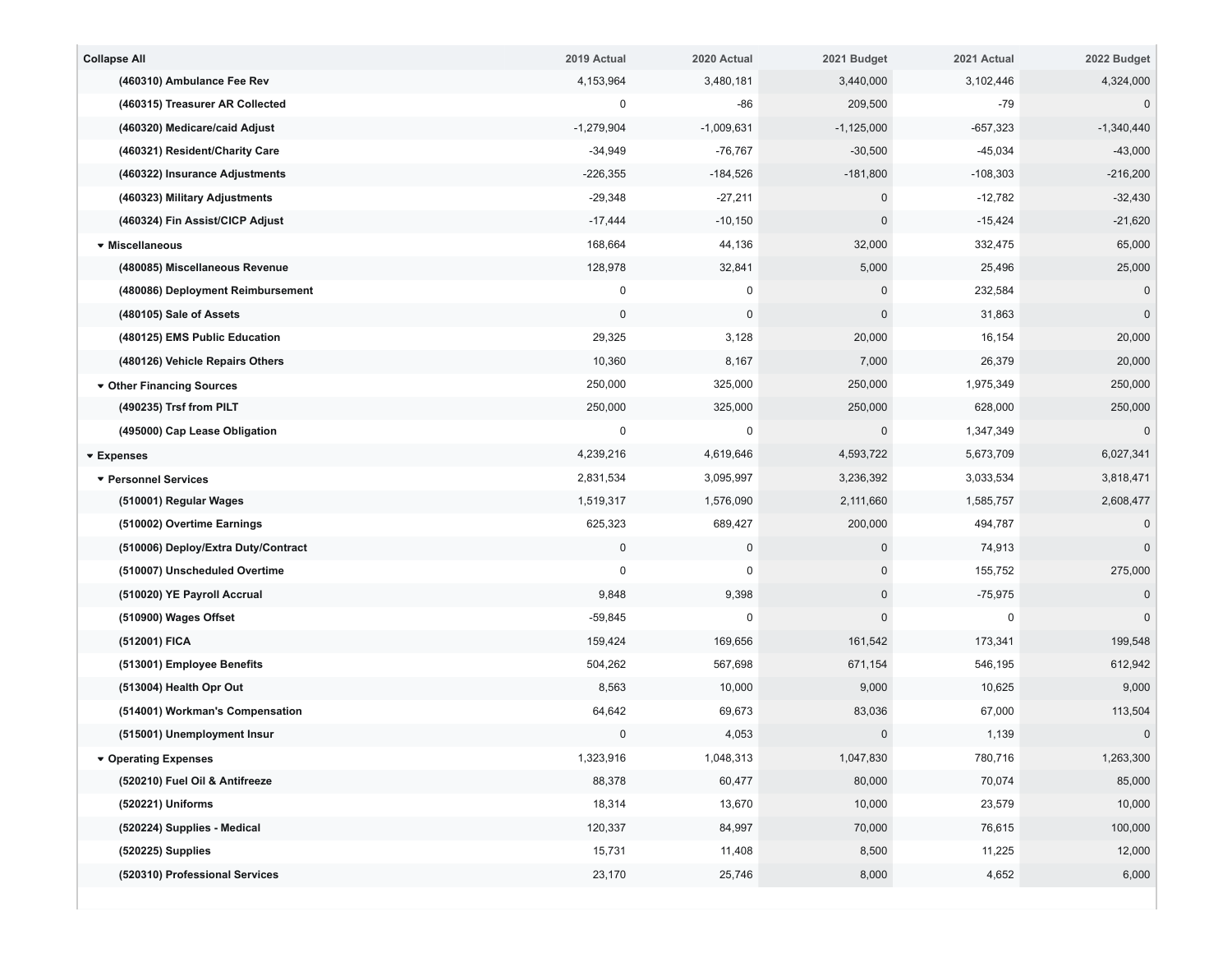| <b>Collapse All</b> |                                 | 2019 Actual | 2020 Actual | 2021 Budget  | 2021 Actual    | 2022 Budget         |
|---------------------|---------------------------------|-------------|-------------|--------------|----------------|---------------------|
|                     | (520316) Photocopier Maint      | 3,431       | 2,165       | 2,500        | 1,907          | 2,500               |
|                     | (520317) Postage                | 1,898       | 1,593       | 1,200        | 2,073          | 2,000               |
|                     | (520320) Advert & Legal Notice  | 1,011       | 2,601       | 1,000        | 5,452          | 3,000               |
|                     | (520321) Printing               | $\pmb{0}$   | 227         | $\Omega$     | 0              | $\mathbf 0$         |
|                     | (520322) Insurance & Bonds      | 25,500      | 30,000      | 30,000       | 30,000         | 30,000              |
|                     | (520325) Repair & Maint Radios  | 4,543       | 6,603       | 2,500        | 5,060          | 3,000               |
|                     | (520326) Repair & Maint Bldgs   | 33,121      | 19,523      | 25,000       | 12,676         | 25,000              |
|                     | (520327) Repair & Maint Equip   | 20,145      | 12,123      | 12,000       | 4,805          | 12,000              |
|                     | (520328) Rep & Maint/Vehicle    | 109,061     | 87,019      | 70,000       | 89,170         | 50,000              |
|                     | (520330) Rent Expense           | 10,800      | 10,800      | 10,800       | 10,800         | $\mathbf 0$         |
|                     | (520334) Prof Fees Tech Cont    | 15,700      | 10,464      | 16,000       | 39,459         | 30,000              |
|                     | (520335) Meetings & Trainings   | 75,165      | 12,311      | 40,000       | 32,771         | 40,000              |
|                     | (520337) Transport              | 0           | 0           | $\mathbf 0$  | $\overline{4}$ | $\mathbf 0$         |
|                     | (520346) Telephone - Basic      | 2,257       | 2,985       | 2,500        | 1,902          | 2,000               |
|                     | (520352) Telephone - Cellular   | 10,484      | 9,452       | 8,000        | 8,830          | 10,000              |
|                     | (520353) Internet Data          | 5,200       | 5,659       | 4,800        | 6,941          | 7,400               |
|                     | (520360) Utilites - Electric    | 15,414      | 17,491      | 15,000       | 12,623         | 15,000              |
|                     | (520364) Utilities- Trash       | 2,758       | 3,216       | 3,300        | 2,148          | 3,300               |
|                     | (520365) Utilities - Nat Gas    | 11,943      | 11,177      | 9,500        | 10,906         | 13,000              |
|                     | (520367) Utilities - Cable TV   | 1,326       | 1,406       | 1,230        | 1,171          | 1,400               |
|                     | (520368) Utilities - Other      | 1,564       | 3,056       | 1,500        | 1,262          | 2,000               |
|                     | (520369) Utilites - Wtr & San   | 6,560       | 6,324       | 5,000        | 4,794          | 6,500               |
|                     | (520401) Miscellaneous          | 321         | 0           | $\mathbf{0}$ | 226            | $\mathbf 0$         |
|                     | (520402) Dues & Subscriptions   | 4,036       | 3,110       | 3,000        | 3,094          | 1,200               |
|                     | (520406) Service Charges        | $\mathbf 0$ | 0           | $\Omega$     | 3              | $\mathbf 0$         |
|                     | (520407) Treasuer Fees          | 83,892      | 97,026      | 100,000      | 101,501        | 150,000             |
|                     | (522850) Mtn Medical Response   | $\mathbf 0$ | 607         | 5,000        | 1,545          | 5,000               |
|                     | (522851) CommunityRelations/Edu | 9,263       | 2,662       | 1,500        | 9,295          | 9,000               |
|                     | (522853) Bad Debt Expense       | 602,593     | 492,415     | 500,000      | 194,154        | 627,000             |
|                     | ▼ Capital Outlay                | $\mathbf 0$ | 248         | $\mathbf{0}$ | 1,411,306      | 626,000             |
|                     | (540502) Automotive Equip       | $\mathbf 0$ | 0           | $\mathbf 0$  | 0              | 286,000             |
|                     | (540503) Building Improvements  | $\pmb{0}$   | 25          | $\mathbf 0$  | $\mathbf 0$    | 250,000             |
|                     | (540507) Comp & Comp Sys        | $\mathbf 0$ | 223         |              | $\Omega$       | $\mathsf{O}\xspace$ |
|                     | (540509) Equipment              | $\pmb{0}$   | $\mathbf 0$ | 0            | 63,957         | 90,000              |
|                     | (545000) Cap Outlay Lease       | 0           | $\pmb{0}$   | $\pmb{0}$    | 1,347,349      | $\pmb{0}$           |